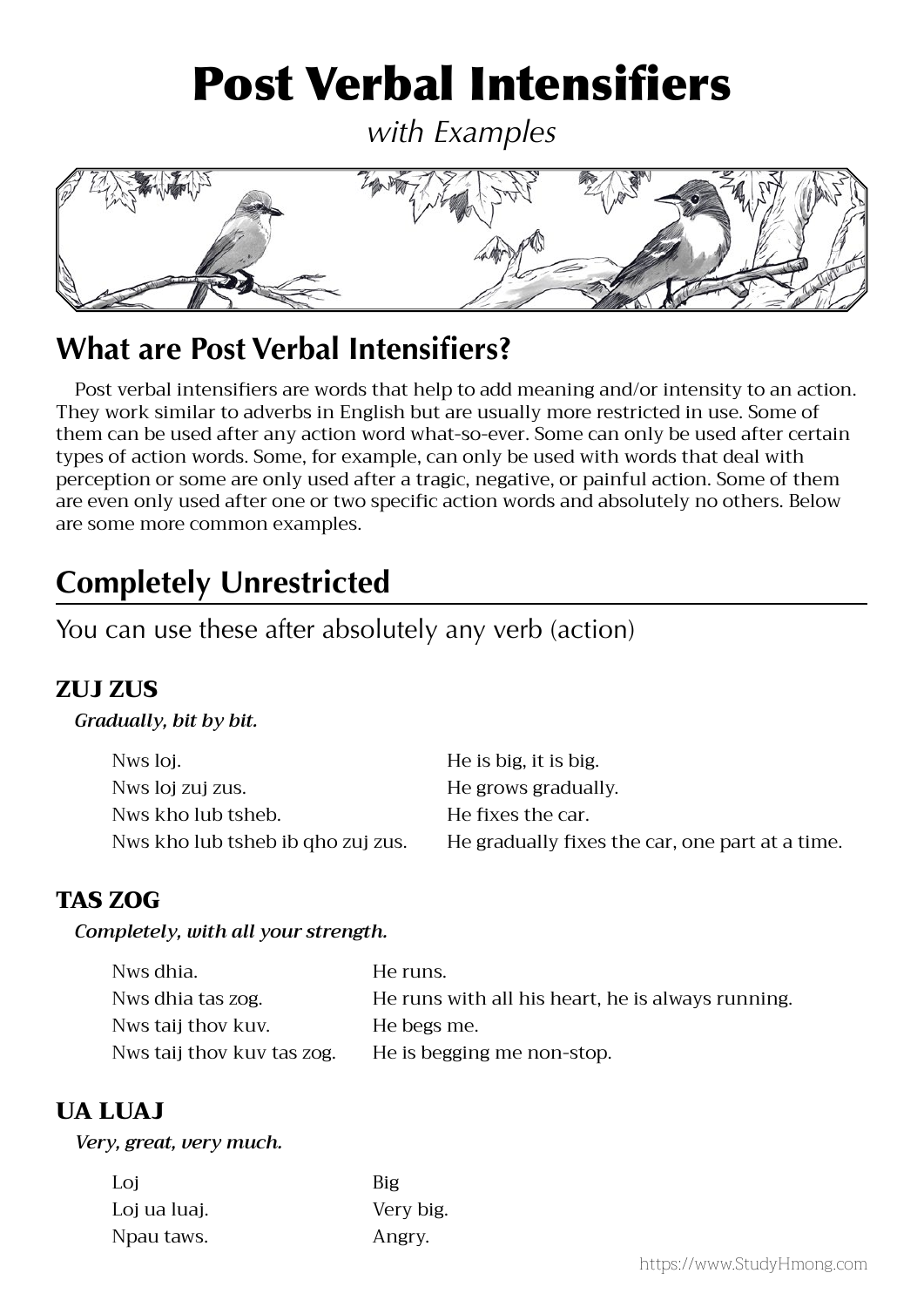# KIAG

*Several meanings, depending on context. When used with 'not' or 'don't', means 'at all.' When used with a physical action, means decisive, fast. When used with speach, means 'straightforward, direct.'* 

| Tsis txhob noj.                  | Don't eat.                                               |
|----------------------------------|----------------------------------------------------------|
| Tsis txhob noj kiag li.          | Don't eat at all.                                        |
| Nws hais rau kuv.                | He says to me.                                           |
| Nws hais kiag rau kuv.           | He says straight to me, right to me.                     |
|                                  | Tus plis muab tus qaib tom. The wildcat bit the chicken. |
| Tus plis muab tus qaib tom kiag. | The wildcat suddenly bit the chicken.                    |

# **Restricted**

These can only be used after some verbs (actions).

# **DHEEV**

#### *Suddenly, abruptly (regarding perception, the mental)*

| Tsim.       | To wake up.                     |
|-------------|---------------------------------|
| Tsim dheev. | To wake up suddenly.            |
| Nco.        | To remember.                    |
| Nco dheev.  | To suddenly remember something. |

**Other examples**: tsim, hnov, pom, nco, ras.

# HLO, HLO LI

*Conveys the idea of an action or emotion being completely or resolutely that way or an action happening abruptly. When used with a negative statement like 'not' or 'don't' it means 'at all.'*

| Vau.                       | To fall over.                                  |
|----------------------------|------------------------------------------------|
| Vau hlo.                   | To suddenly fall over.                         |
| Zoo siab hlo nges tes pab. | To be completely happy to put your hand in and |
|                            | help.                                          |
| Tsis kam.                  | Not willing.                                   |
| Tsis kam hlo li.           | Absolutely not willing. Not willing at all.    |

 **Other examples**: qheb hlo, zoo hlo, nqa hlo, ris hlo, rov hlo, keev hlo, ntxeev, tig, tsa, rho, kwv, mus, los, sawv, hle, vau, poob, ua, kaw, muab, txias, hlawv, noj, haus.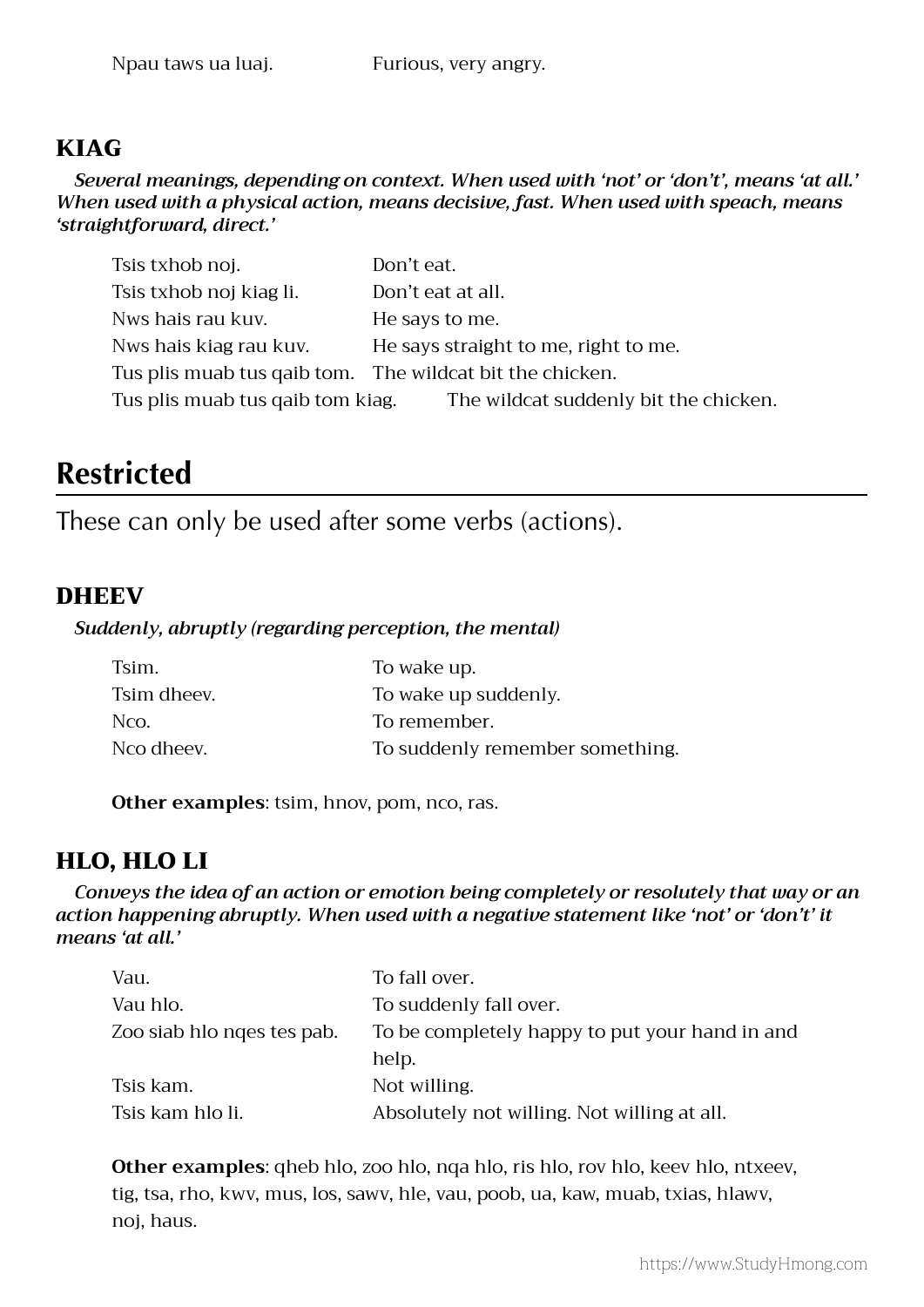# LUG

#### *Idea of freely, clearly, in abundance, without hinderance or limit.*

| Pom kev kaj lug.    | To see very clearly, it is very clear.                            |
|---------------------|-------------------------------------------------------------------|
| Kaj siab.           | To be at peace.                                                   |
| Kaj siab lug.       | To be completely at peace, have a clear heart.                    |
| Ci lam lug.         | To shine brightly.                                                |
| Teeb cig lam lug.   | The lamp burns brightly.                                          |
| Du lug.             | To be bare, completely smooth.                                    |
| Qheb.               | To be open.                                                       |
| Qheb lug.           | To be wide open.                                                  |
| Tso siab.           | To trust, be at ease.                                             |
| Tso siab lug.       | To completely trust in, to be at ease.                            |
| Nto hws lug.        | To sweat profusely.                                               |
| Tso kev lug.        | To allow someone to flee, set them free.                          |
|                     | Lub npe nrov nto moo lug mus. His reputation spread far and wide. |
| Muaj pa ncho lug.   | Smoke is billowing abundantly.                                    |
| Qhib qhov rooj lug. | The door is wide open.                                            |
| Dej ntws lug.       | The water flows freely.                                           |

#### *Often 'lug' is used after something 'hot' to show that it is 'very hot' or 'burning hot.'*

| Kub siab lug.  | To be full of ardor and zeal (burning heart). |
|----------------|-----------------------------------------------|
| Mob kub lug.   | A burning pain.                               |
| Rhaub kub lug. | To heat up water burning hot.                 |

# **NKAUS**

*Used to emphasize the singular; Emphasizes that an amount is exactly that amount, no more, no less. With some actions it shows that the action was done quickly, decidedly.*

| Saib ib zaj xwb.    | Watch only one video.                 |
|---------------------|---------------------------------------|
| Saib zaj nkaus xwb. | Only watch precisely one video.       |
| Lub tais puv.       | The bowl is full.                     |
| Lub tais puv nkaus. | The bowl is completely full.          |
| Zoo kawg.           | Completely good.                      |
| Zoo kawg nkaus.     | Absolutely, completely good. Perfect. |
| Txaus.              | Enough.                               |
| Txaus nkaus.        | Just enough.                          |

 **Other examples**: yam nkaus, puv nkaus, txais nkaus, hum nkaus nres nkaus, txheem nkaus, puas, ntsiab, tsawv, ceeb, tib, ti, nthos, puab, khaws, lo, npuaj, txiv, txij, cuag, zoo, thooj, tim, tsuam, nias, puag, kem.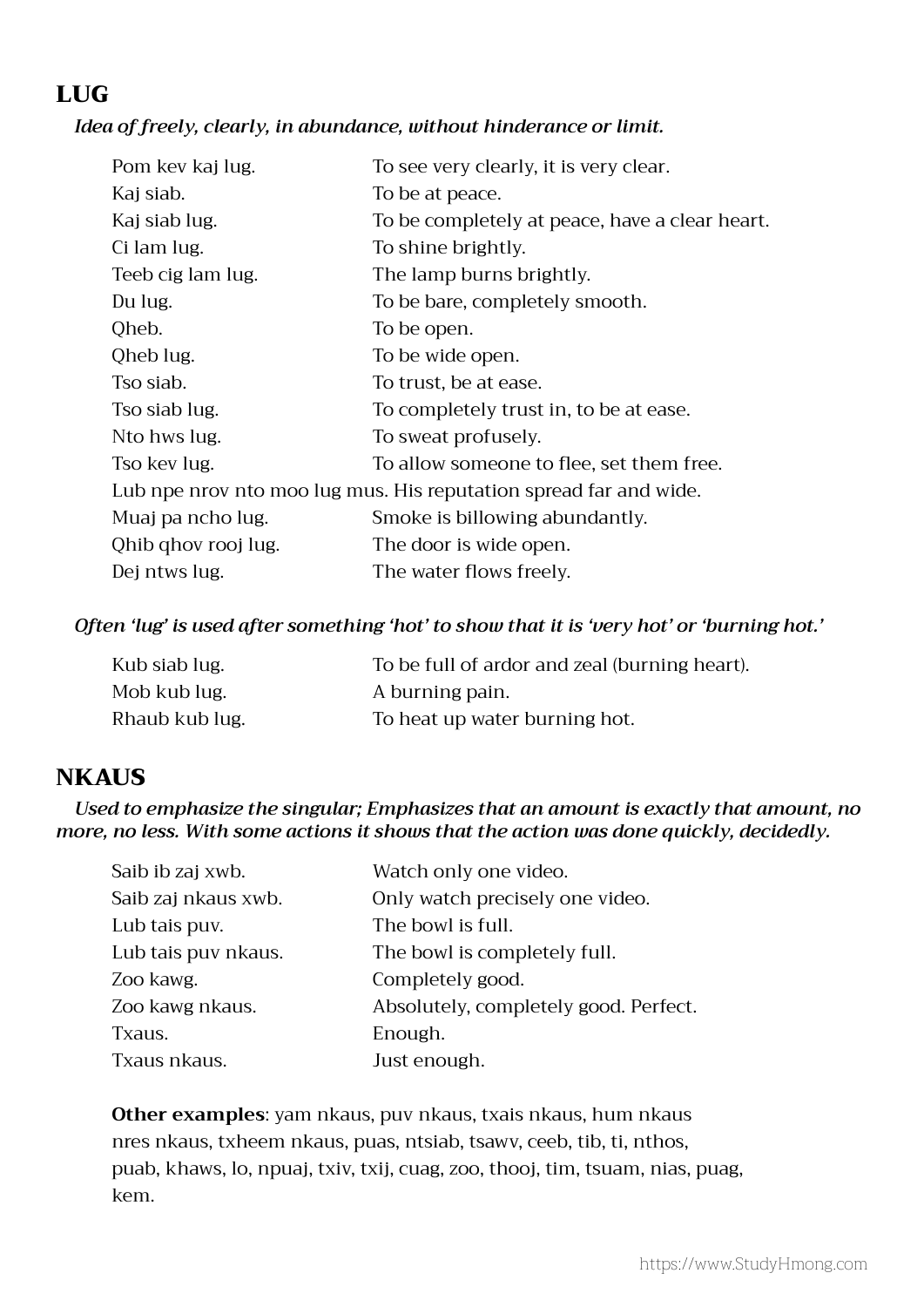# **NKOOS**

*Stooped over, curled up, or just very low in general. Can include a low voice or sound.*

| Laus.                       | To be old.                                       |
|-----------------------------|--------------------------------------------------|
| Laus nkoos.                 | To be old and stooped over.                      |
| Nkaum tes nkoos.            | To retract/hide the hand (be unwilling to help.) |
| Tsov quaj laus nkoos.       | The tiger growls in a very low voice.            |
| Hais lus nraim nkoos.       | To speak secretly.                               |
| Khoov.                      | To be bent over.                                 |
| Khoov nkoos                 | To be very hunched over.                         |
| Suav rog khiav khoov nkoos. | The soldiers flee, all hunched over.             |
| Xauj.                       | To peek, take a look into something.             |
| Xauj nkoos.                 | Bent down to peek in.                            |
| Pw caws nkoos.              | Sleep all curled up.                             |
|                             |                                                  |

# NPLAWG NTIA

*An action done all together by a large crowd; An action done collectively. (Same meaning as zom zaws)*

| Lawy tawm los.                           | They came out.                      |
|------------------------------------------|-------------------------------------|
| Lawy tawm nplawg ntia los.               | They all came out as a large crowd. |
| Tsa taubhau.                             | To lift up the head.                |
| Tsa taubhau nplawg ntia.                 | All lifted up head at once.         |
| Sawy daws khiav tuaj.                    | They all came running over.         |
| Sawy daws khiav nplawg ntia tuaj.        | They all came running over at once. |
| Nyuj noj zaub nplawg ntia saum tej roob. | All the cows are grazing together   |
|                                          | all over the mountains.             |

**Other examples**: ua, cem, zaum, los, nyob, hais, ntaus, tuaj, txeeb, khiav, qw, nyiav.

# NRAIM

#### *Follow according to, in line with, strictly along.*

| Ncaj nraim.                                        | Perfectly straight.                                                     |
|----------------------------------------------------|-------------------------------------------------------------------------|
| Raws nraim.                                        | Follow strictly, follow steadfastly.                                    |
| Sawy nraim.                                        | Standing in one place, fixedly.                                         |
| Koj lub ntsej muag sawy nraim hauv kuv lub siab. - |                                                                         |
|                                                    | Your face arises steadily in my heart. ("I have you in my heart.")      |
| Nrog nraim.                                        | Always accompanying, stay close beside.                                 |
| Xyuas nraim.                                       | To study faithfully, follow plan.                                       |
| Mus nraim.                                         | To go straight, follow straight.                                        |
| Khaws nraim.                                       | To pick things up (as a regular custom)                                 |
|                                                    | Kuv leg nraim txoj hauj lwm ntawd. I am constantly busy with this work. |
| Xyab tes raws nraim cev.                           | Stretch your hands down along the side of your body.                    |
| Peb ua ke nraim.                                   | We are continually together.                                            |
|                                                    |                                                                         |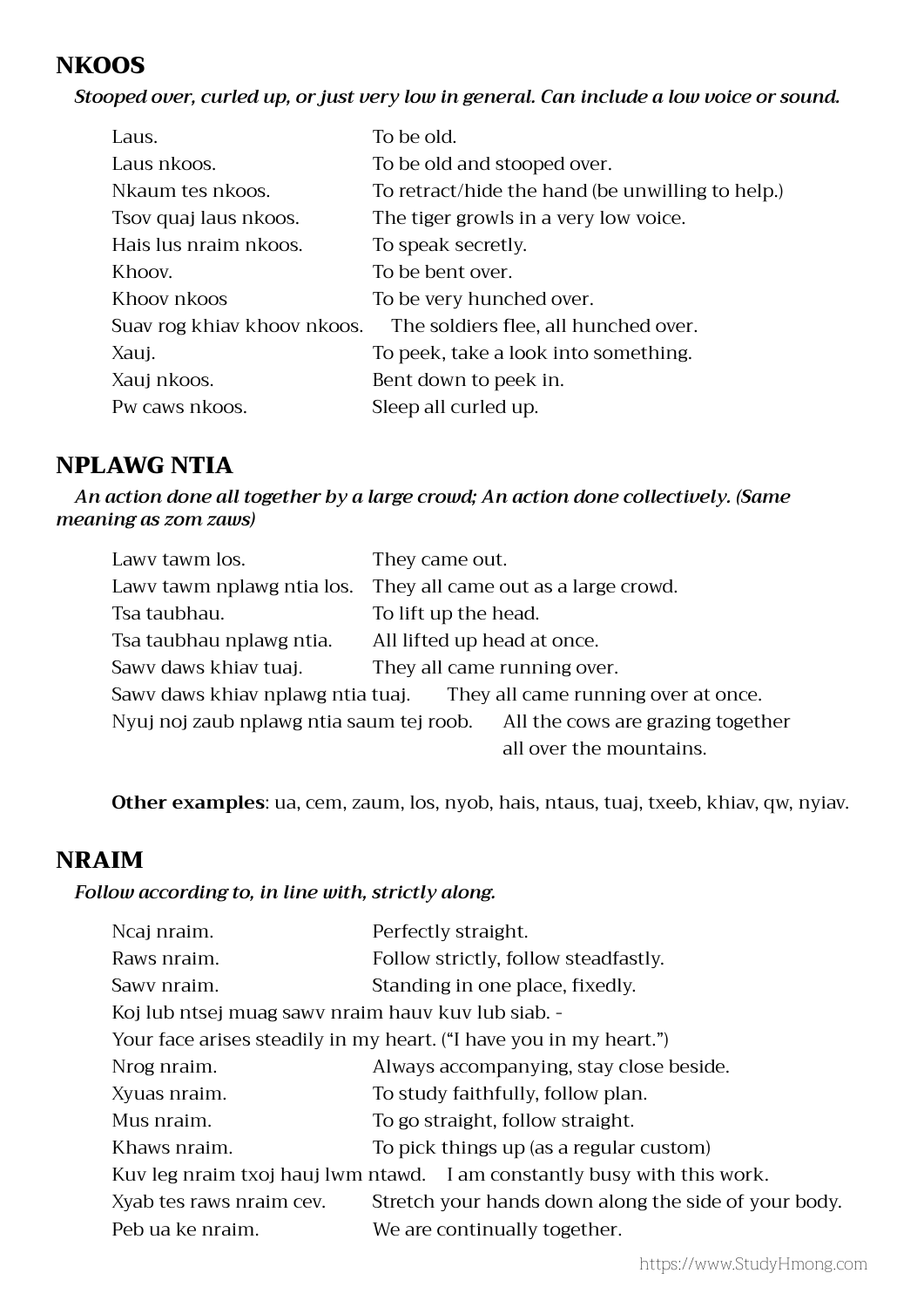# NREES

 The idea of having been so for some time, firm, solidly that way.

| Ruaj.                 | Firm, solid, steady.                        |
|-----------------------|---------------------------------------------|
| Ruaj nrees.           | Firm, steady, enduring.                     |
| Txhav.                | To be stiff, rigid, frozen.                 |
| Txhav nrees.          | Frozen in place, stiff, unmovable.          |
| Lub siab txhay nrees. | Hard hearted.                               |
| Kaw nrees.            | Closed tightly.                             |
| Kem nrees.            | Divided off.                                |
| Chob nrees.           | Pierced through.                            |
| Ntsia nrees.          | Nailed firmly.                              |
| Khuam nrees.          | Caught fast.                                |
| Lo nrees.             | Stuck on.                                   |
| Ntog nrees.           | Fallen down, stumbled.                      |
| Ngaij ceev nrees.     | Tight, muscular flesh.                      |
| Mov tawy nrees.       | The rice is cooked really hard.             |
| Npuav nplaig nrees.   | To speak with the tongue between the teeth. |
| Yig nrees.            | To flat out refuse.                         |
| Nias nrees.           | To press down, put pressure on.             |
| Pos nrees qhov ncauj. | To cover the mouth (perhaps with the hand). |
| Tswj nrees lub siab.  | To control the heart, to have self-control. |
|                       |                                             |

# NRUJ NRIS

#### *Nodding off, nodding the head, the action of bobbing up and down.*

| Neaws nruj nris.     | Nodding the head up and down sleepily.                               |
|----------------------|----------------------------------------------------------------------|
| Mus nruj nris.       | To walk at a good pace, head bobbing up and down.                    |
| Tsaug zog nruj nris. | Fall asleep, head nodding up and down.                               |
| Ncaws nruj nris.     | Bobbing the head up and down.                                        |
|                      | Nees taub hau ncaws nruj nris. The horse raises and lowers his head. |

# **NRHO**

 *The idea of completely, utterly, to a finish. Often used regarding separation or conclusion.*

| Tag nrho.                      |                                        |
|--------------------------------|----------------------------------------|
| Hais tas nrho lus.             | Reveal everything about a matter.      |
| Cua tu nrho.                   | The wind has completely stopped.       |
| Tu siav nrho.                  | To be completely dead.                 |
| Tu siab nrho.                  | To be extremely unhappy, bitter, or    |
|                                | offended.                              |
| Lawy sib ceg lawy tu moo nrho. | They quarreled, relations are cut off. |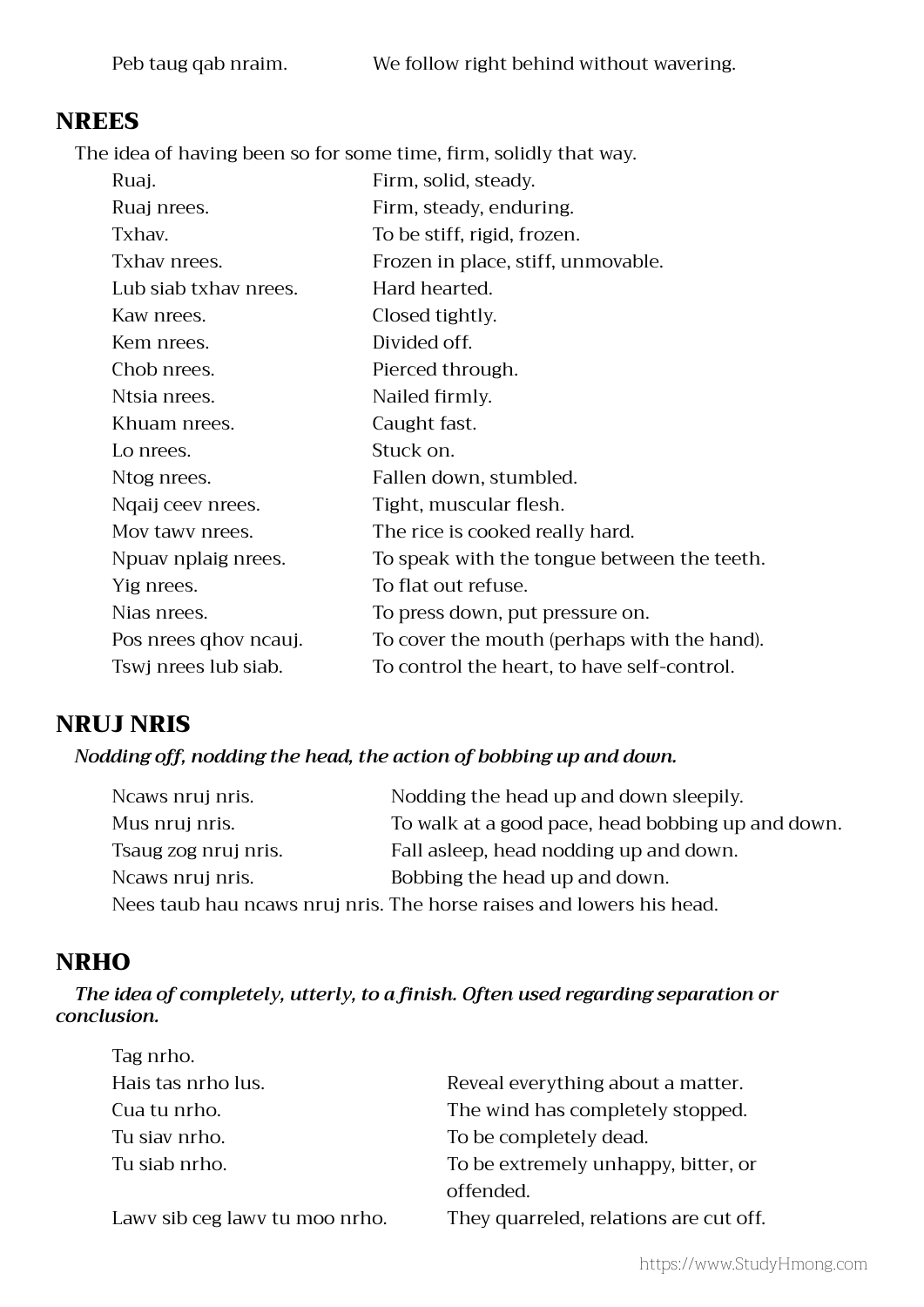Yos txhua nrho qhov txhia chaw. To walk everywhere. Kuv de nrho ib lub txiv coj mus noj. I pick a fruit and take it to eat. Txiav nrho peb txoj kev ua si. To cut off our fun completely.

### **NTAIS**

#### *For something to completely disappear.*

| Ploj.                                           | To disappear.                       |
|-------------------------------------------------|-------------------------------------|
| Ploj ntais.                                     | Completely disappeared.             |
| Dua.                                            | To leave, pass, go away.            |
| Dua ntais.                                      | To completely leave or pass away.   |
| Cua tuaj ib vuag dua ntais.                     | The wind came and left in one gust. |
| Nws nyuam qhuav dua ntais. He just disappeared. |                                     |

#### *'Dua ntais,' can also mean 'surpassing quality, greater, exceedingly.'*

| Tus loj dua ntais.        | The greatest one.             |
|---------------------------|-------------------------------|
| Tus phem dua ntais.       | The most evil, the worst one. |
| Tus tseem ceeb dua ntais. | The most important one.       |
| Tus zoo dua ntais.        | The best one, the most good.  |

#### *To be very dark.*

| Tsaus ntuj ntais. | Very dark. |
|-------------------|------------|
|-------------------|------------|

# **NTHAV**

#### *Used to emphasize that something fell quickly, suddenly.*

| Poob.            | To fall.                                           |
|------------------|----------------------------------------------------|
| Poob nthay.      | To fall suddenly.                                  |
| Poob siab.       | to be surprised, worried.                          |
|                  | (poob siab is literally translated 'fallen liver') |
| Poob siab nthay. | To be astonished, shocked.                         |

#### NTHAWV NTHAV

#### *An action that is sudden, without warning, and almost always negative.*

| Lub neej hloov.              | Life changes.                        |
|------------------------------|--------------------------------------|
| Lub neej hloov nthawy nthay. | Live takes a sudden (downward) turn. |
| Nws mob.                     | He is sick.                          |
| Mob nthawy nthay tuag.       | He suddenly feel sick and died       |

#### **NTSOOV**

#### *Intensely or fixedly (regarding perception).*

Xav. To think.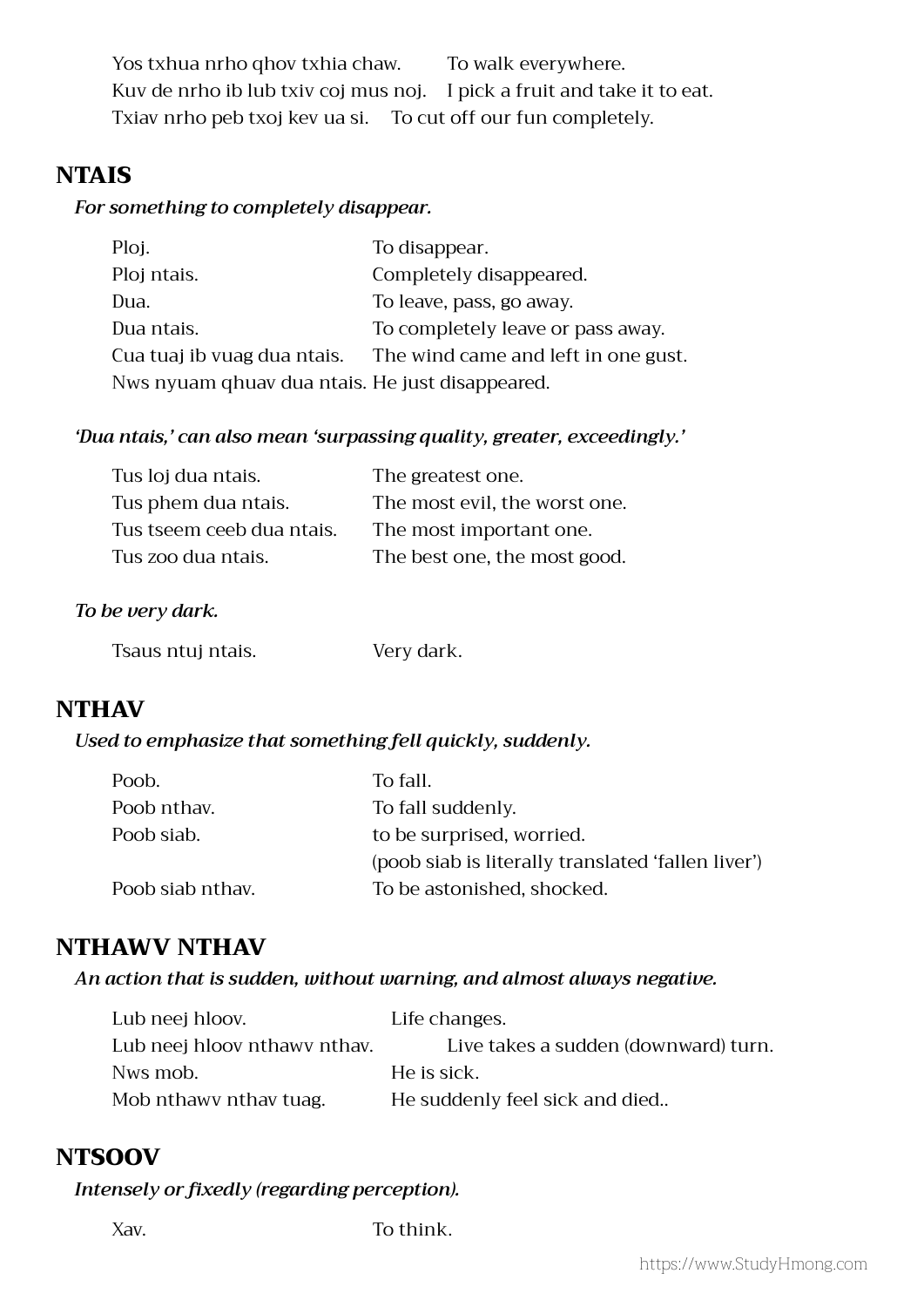| Xav ntsoov.   | To meditate on, to think intensely about.       |
|---------------|-------------------------------------------------|
| Ntsia.        | To watch.                                       |
| Ntsia ntsoov. | To stare at.                                    |
|               | <b>Other examples:</b> saib, tos, nco, cim, vam |

# **NTSUAV**

#### *Used to emphasize bad, painful, or negative qualities.*

| Depressed (rotten heart).                          |
|----------------------------------------------------|
| Miserable, devastated.                             |
| Poor and suffering.                                |
| Destitute and in agony.                            |
| To cough.                                          |
| Bent over double coughing.                         |
| To be crazy, insane.                               |
| He has lost his mind, he is insane.                |
| To be dirty, unclean (physicially, morrally, etc.) |
| To be absolutely filthy, disgusting.               |
|                                                    |

**Other examples**: phum lam, mob, phem, nyuaj siab, qias

# **NTXHIAS**

#### *A definite, forceful, decided, or fast action. This word has broad usage and in some instances is similar in meaning to the word 'very,' or 'really.'*

| Khav ntxhias.                                   | To brazenly brag, boast.                                |  |
|-------------------------------------------------|---------------------------------------------------------|--|
| Vam meej ntxhias.                               | To prosper greatly.                                     |  |
| Qhuas ntxhias.                                  | To be content, completely satisfied without worry.      |  |
| Nyob qhuas ntxhias.                             | To be content, usually bragging about one's prosperity. |  |
| Qhuas ntxhias.                                  | To praise, to compliment, to brag about.                |  |
| Tseev zam ntxhias.                              | To dress in fancy clothing, put on the best.            |  |
| Dais tom nws, kuv ya loo ntxhias mus pab nws. - |                                                         |  |
| The bear bites him, I fly to his aid.           |                                                         |  |
| Nrov ntxhias.                                   | Very loud.                                              |  |
| Kam ntxhias.                                    | Very willing, immediately willing.                      |  |
| Plhaw ntxhias.                                  | Jumped suddenly.                                        |  |
| Kwm ntxhias.                                    | To forcefully wade through deep water,                  |  |
|                                                 | to ford a river.                                        |  |
| Plos ntxhias.                                   | To forcefully push through grass, jungle,               |  |
|                                                 | wade through water.                                     |  |
| Lav ntxhias.                                    | To guarantee, completely bear responsibility            |  |
|                                                 | for something.                                          |  |
| Hluas ntxhias.                                  | Quite young.                                            |  |
|                                                 |                                                         |  |

# PAWG LUG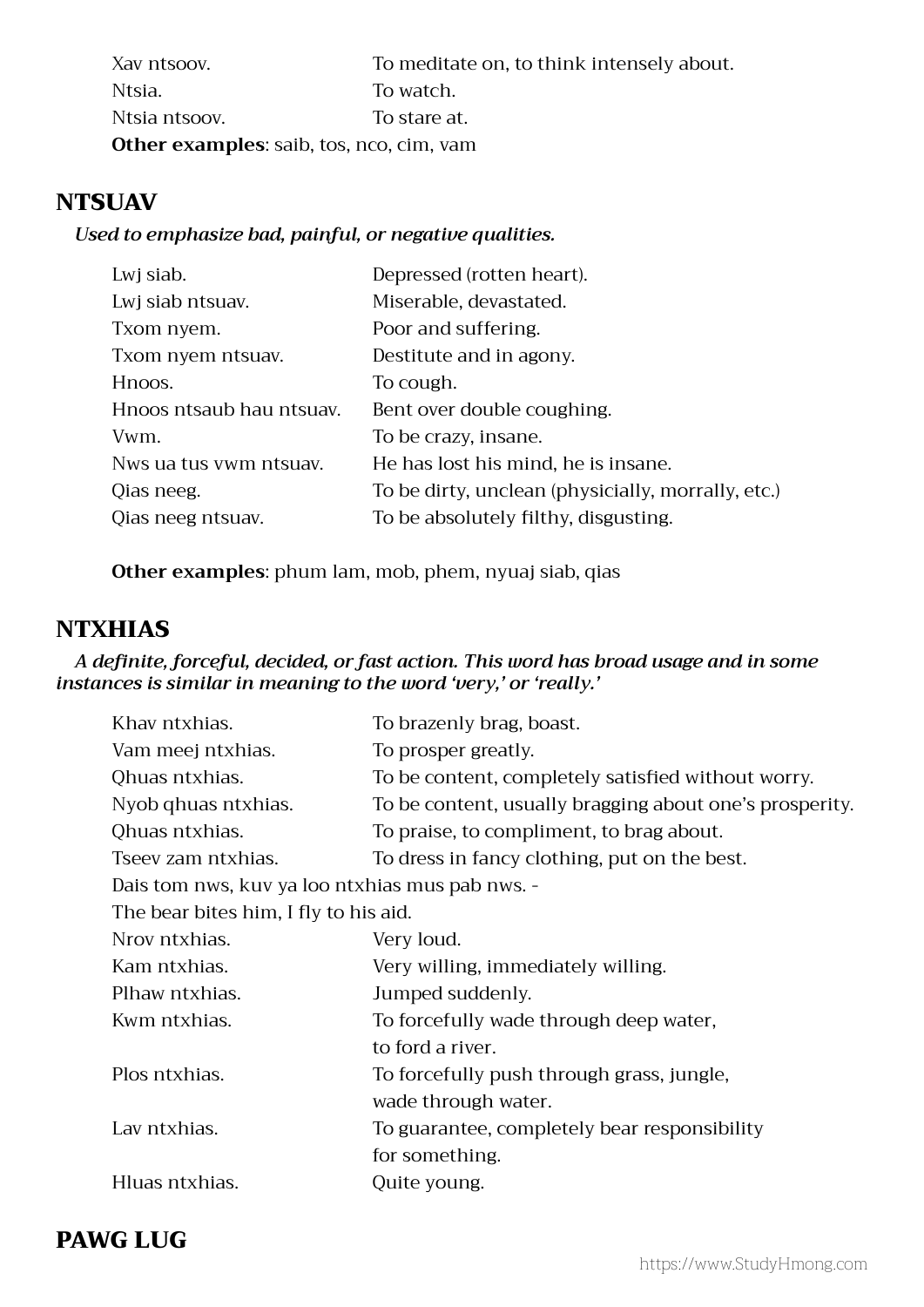#### *In large numbers, scattered, motionless all over the place.*

| Tso nra pawg lug. | Set their luggage down all over in piles.     |
|-------------------|-----------------------------------------------|
| Tuag pawg lug.    | Die, bodies fallen everywhere.                |
| Zaum pawg lug.    | Sitting all over the place, bunched together. |

**Other examples**: Nyob, zaum, pov, ua, txiav, cia.

# PLAWS

#### *Suddenly, abruptly (regarding the physical)*

| Tshwm.       | To appear.                                                        |
|--------------|-------------------------------------------------------------------|
| Tshwm plaws. | To appear suddenly.                                               |
|              | Kab lij tshooj tawm ghov tuaj. The centipede came out of the      |
|              | hole.                                                             |
|              | Kab lij tshooj tawm plaws qhov tuaj. The centipede burst suddenly |
|              | out of the hole.                                                  |

**Other examples**: dhau, tshab, dim, ya, sam, phua, tawm

#### *'Plaws' means something different when paired with certain verbs. For example:*

| Tshaj plaws.               | To the superlative degree.   |
|----------------------------|------------------------------|
| Zoo tshaj plaws.           | The best.                    |
| Thoob plaws.               | All over, covering entirely. |
| Thoob plaws lub ntiaj teb. | All over the earth.          |

# PLUJ PLAWS

#### *A back and forth or appearing and disappearing action.*

| Cig pluj plaws.                             | (of a flame) Flickering and going out. |                                             |
|---------------------------------------------|----------------------------------------|---------------------------------------------|
| Tshwm pluj plaws.                           | Appearing and disappearing.            |                                             |
| Yuj pluj plaws.                             |                                        | To hover around, going back and forth.      |
| Lawv tawm pluj plaws los saib peb.          |                                        | They keep coming in and out                 |
|                                             |                                        | (of the house) to look at us.               |
| Ya pluj plaws.                              |                                        | To quickly fly back and forth (like a fly). |
| Noog ya pluj plaws.                         | The bird flys back and forth.          |                                             |
| Ntses nti tawm pluj plaws ntawm nplaim dej. |                                        | The fish pops out of the                    |
|                                             |                                        | surface of the water.                       |

#### PLHUAV

#### *Refers to a sudden, abrupt, and complete release.*

| Tso plhuav.      | To suddenly let go of something.                     |
|------------------|------------------------------------------------------|
| Tso siab plhuav. | To completely trust, completely let the heart relax. |
| Txias plhuav.    | A trap suddenly springing.                           |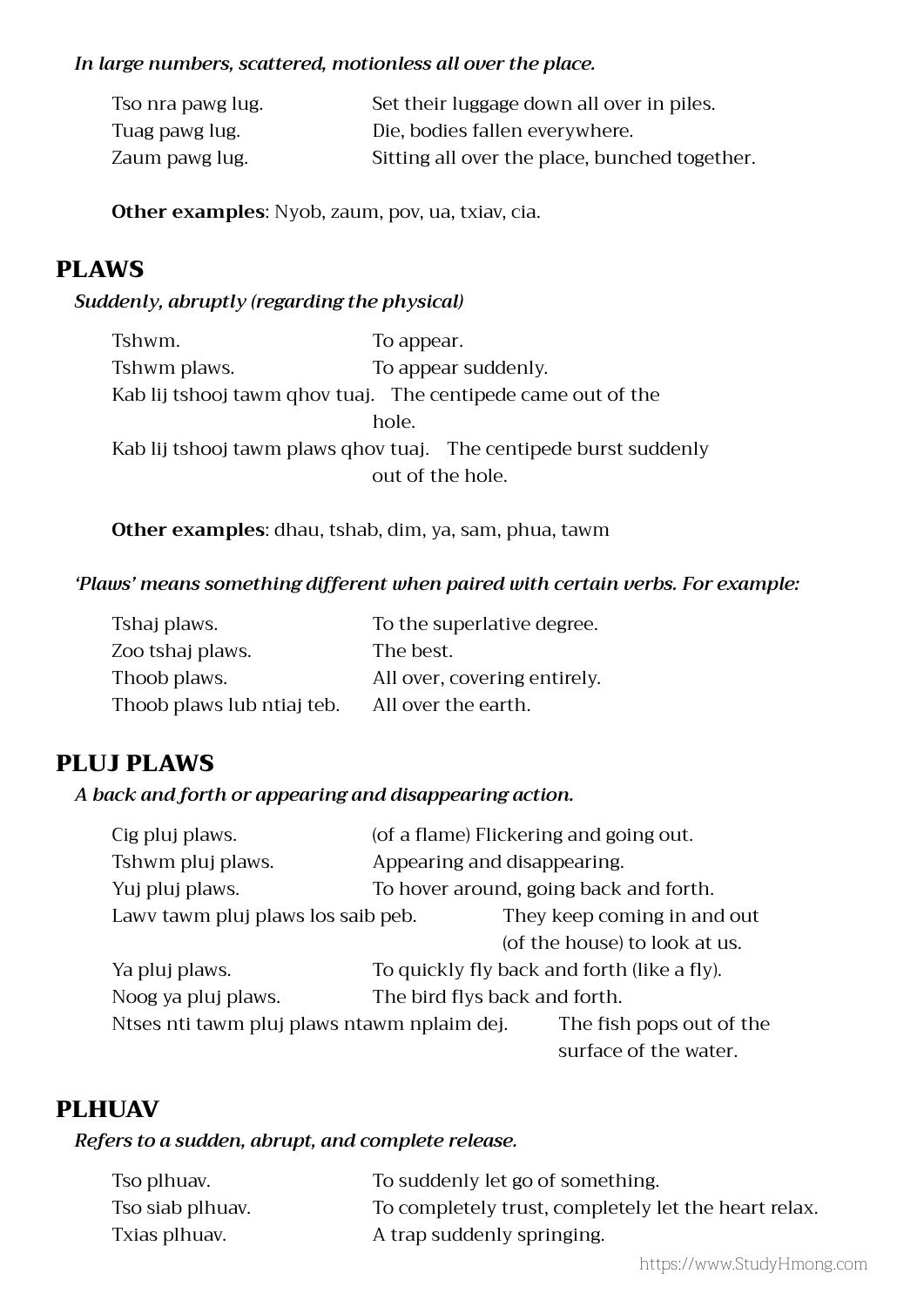| Plam plhuav.                   | To suddenly come undone, fall apart.      |
|--------------------------------|-------------------------------------------|
| Poob plhuav.                   | To suddenly fall down.                    |
| Dim plhuav.                    | Freed suddenly, to have escaped suddenly. |
| Nws nges plhuav saum nees los. | He suddenly came down off of the horse.   |

# **QEES**

#### *To do something consistently, over time. To keep on doing something.*

| Qawj.                             | To be sunken in, (physically) depressed.        |
|-----------------------------------|-------------------------------------------------|
| Qawj qees.                        | To wear something down over time until there is |
|                                   | an impression or depressed spot.                |
| Mus mus los los ua kev qawj qees. | To walk back and forth until you wear a         |
|                                   | hole in the floor.                              |
| Hais gees.                        | To keep speaking even when told to stop.        |
| Qhia qees.                        | To keep on teaching.                            |
| Thov gees.                        | To keep on asking.                              |
| Nrhiav gees.                      | To keep on seeking, searching.                  |
| Ua phem qees.                     | To keep on doing bad.                           |
| Txhawb qees.                      | To keep on supporting.                          |
| Mob siab qees.                    | To keep being concerned.                        |
| Tso siab qees.                    | To keep on trusting.                            |
| Nyuaj siab qees.                  | To keep being sad, depressed.                   |
| Hnov mob qees.                    | To continuously feel pain.                      |
| Nkees gees.                       | To always feel tired.                           |

**Other examples**: noj, khawb, ntov, nkag, pab, cem, tu.

# QUJ QEES

*Slowly and steadily, without letup, continuously over time. (Same meaning as 'qees,' but more intense).*

| Chim quj qees.  | To get angrier and angrier over time.       |
|-----------------|---------------------------------------------|
| Hais quj gees.  | To speak slowly and steadily.               |
| Ntxub quj qees. | To keep hating, over a long period of time. |

**Other examples**: tos, rov, mus, slos, tuaj, ntaus, khiav, ua.

# RAWV

*Something that is held tightly or holds tightly to, an action done tightly, closely, without wandering or becoming loose.*

| Tuav rawy pas nrig. | Tightly held on to the stick.                   |
|---------------------|-------------------------------------------------|
| Khi rawy.           | Tie up tightly.                                 |
| Hwj rawy.           | To stabilise with the hand, to closely support. |
| Npuav rawy.         | To hold tightly in the mouth.                   |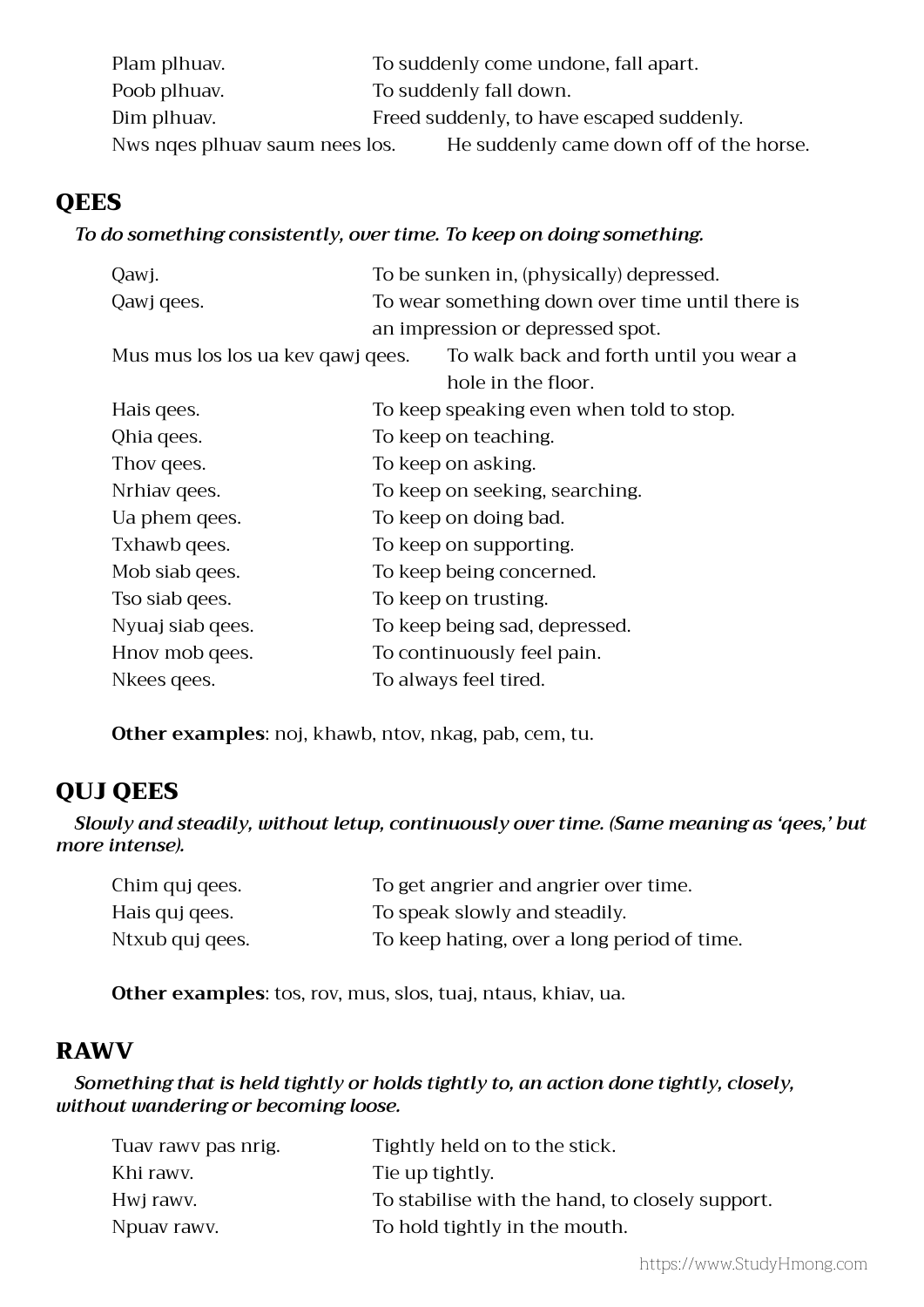| Puag rawy.            | To hug tightly.                                  |
|-----------------------|--------------------------------------------------|
| Nga rawy.             | To carry tightly (in the hand).                  |
| Cuam rawy.            | To carry tightly (under the arm).                |
| Ris rawy tus menyuam. | To carry the child closely on the back.          |
| Coj rawy.             | To wear (jewelry) tightly.                       |
| Hnav rawy.            | To wear (clothing) tightly.                      |
| Tos rawy.             | To wait patiently for, without wandering away.   |
| Kov rawy.             | To constantly be touching as if fingers attached |
|                       | to, eg. a mobile phone                           |
| Tswi rawy.            | To keep close control over.                      |
| Zov rawy.             | To guard carefully, never leave post.            |
| Kauv rawy pam.        | To pull the blanket tightly over you.            |
|                       |                                                  |

### RHE

#### *To emphasize something being ripped apart or exploding.*

| Rub rhe.              | To yank or jerk at violently. To pull apart. |
|-----------------------|----------------------------------------------|
| Tawg rhe.             | Exploded, completely broken apart.           |
|                       |                                              |
| Lub siab ntais rhe.   | Heartbroken.                                 |
| Dua rhe.              | Torn apart, completely torn up. To rip up.   |
| Nws dua rhe lub tsho. | He ripped up the shirt.                      |
| Pob rhe.              | To collapse, come crashing down, crumble     |
|                       | apart completely.                            |
| Lub tsev pob rhe.     | The house came crashing down.                |

# TAWG NTHO

#### *A sudden burst of action.*

| Luag.           | To laugh.                                  |
|-----------------|--------------------------------------------|
| Luag tawg ntho. | To suddenly break out laughing.            |
| Nthe.           | To yell, scream.                           |
| Nthe tawg ntho. | To suddenly break out yelling.             |
| Quaj.           | To cry, weep.                              |
| Quaj tawg ntho. | To suddenly burst out crying.              |
| Cem.            | To scold.                                  |
| Cem tawg ntho.  | To suddenly start scolding someone loudly. |

**Other examples**: nyiav tawg ntho, qw tawg ntho, nrov tawg ntho.

# ZOJ

*A relatively quick action or something done quickly. Not extremely fast, not extremely slow. 'Zoj,' is used with many actions.*

Xav zoj. To suddenly think of something.